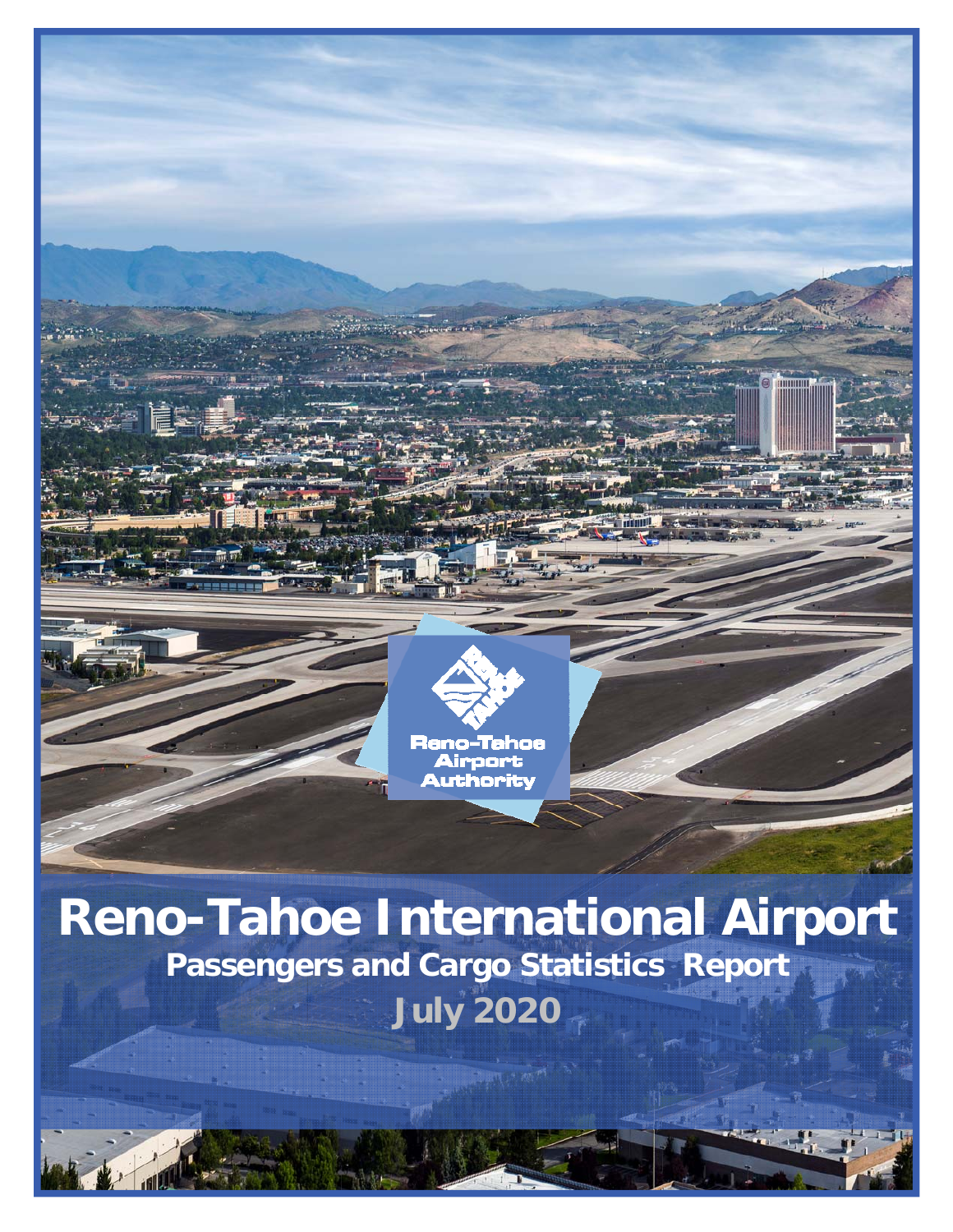## **U.S. DOMESTIC INDUSTRY OVERVIEW FOR JULY 2020**

Systemwide RNO Airlines Domestic Flights – year over year comparison

 Number of Flights \*: Down 49.2% Capacity of Seats \*: Down 48.4%

 Crude Oil Average: \$40.71 per barrel in July 2020 \$57.35 per barrel in July 2019

RNO Overview for July 2020 – year over year comparison

 Total Passengers: Down 67.4% Avg. Enplaned Load Factor: 53.4%, down 27.6 pts. Actual Departures: Down 54.5% Actual Departing Seats: Down 53.0% Source: Airline Activity and Performance Reports; \* Cirium Flight Schedules via Diio mi

## **JULY 2020 SUMMARY**

Reno-Tahoe International Airport (RNO) served 140,986 passengers in July 2020, a decrease of 67.4% versus the same period last year. During the first seven months of 2020, RNO served 1,182,412 passengers, a decrease of 53.6% when compared to the same period last year.

In July 2020, RNO was served by eight airlines providing 959 departures to 13 non-stop destinations. At RNO, total seat capacity decreased 53.0% and flights decreased 54.5% when compared to July 2019.

RNO handled 13,387,102 pounds of air cargo in July 2020, an increase of 6.8% when compared to July 2019. During the first seven months of 2020, RNO handled 81,211,714 pounds of air cargo, a decrease of 2.5% when compared to the same period last year.

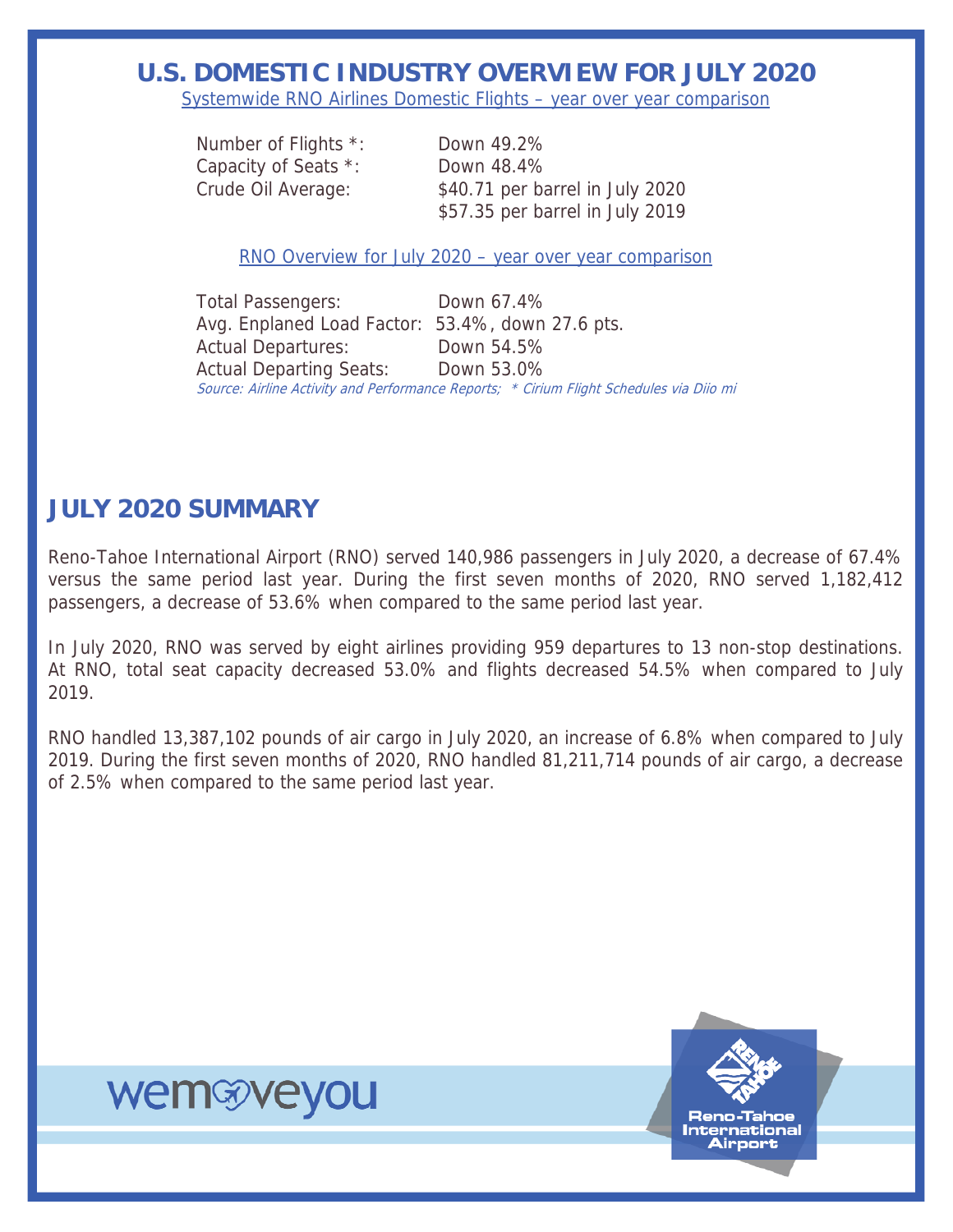

In July 2020, FedEx cargo tonnage was up 13.6%, when compared to July 2019. UPS was down 3.4% and DHL was down 0.2% during the same period.

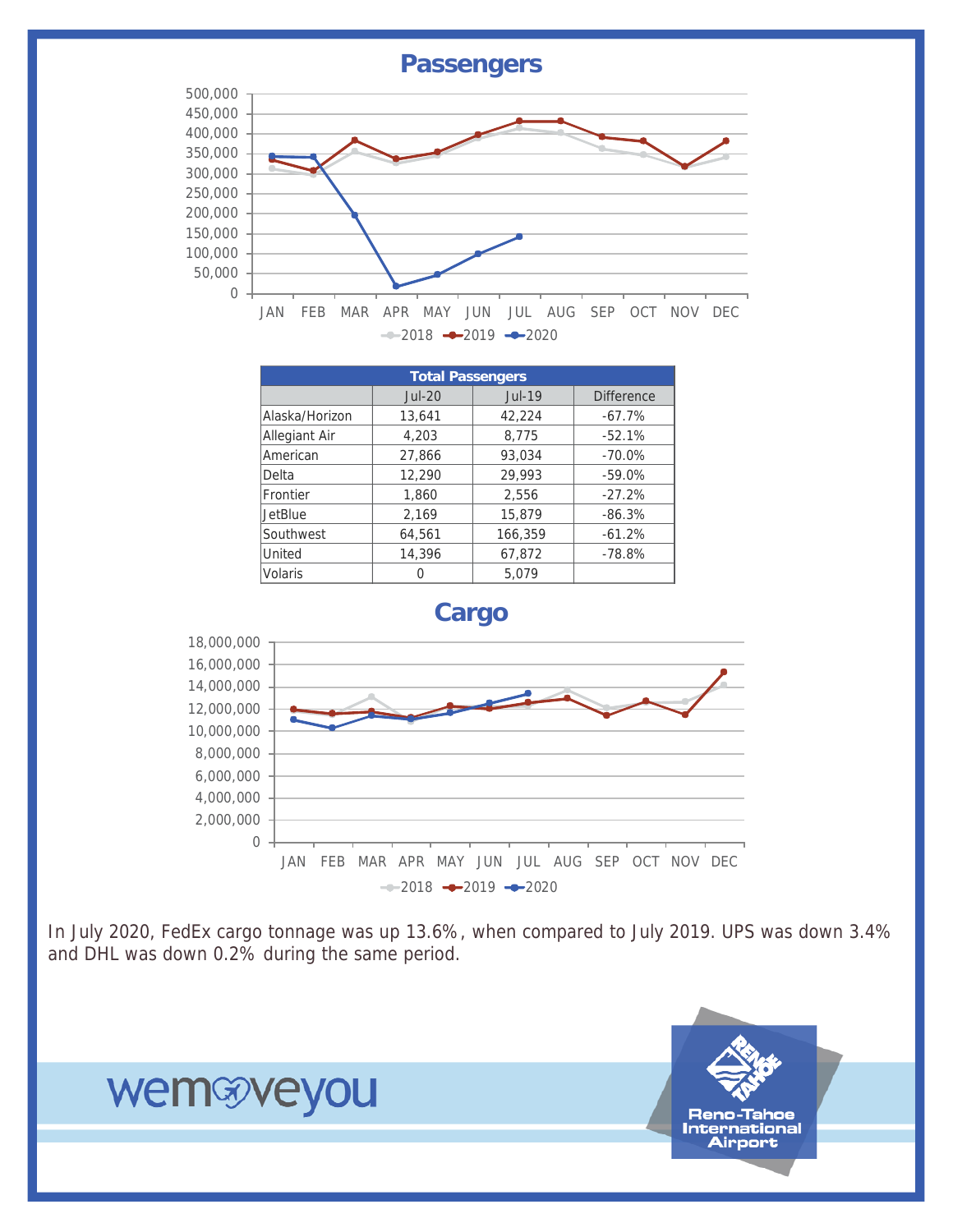

| <b>Airline Market Share</b> |          |               |                   |  |  |  |  |  |
|-----------------------------|----------|---------------|-------------------|--|--|--|--|--|
|                             | $Jul-20$ | <b>Jul-19</b> | <b>YOY Change</b> |  |  |  |  |  |
| Alaska/Horizon              | 9.7%     | 9.8%          | (0.1)             |  |  |  |  |  |
| <b>Allegiant Air</b>        | 3.0%     | 2.0%          | 1.0               |  |  |  |  |  |
| American                    | 19.8%    | 21.5%         | (1.8)             |  |  |  |  |  |
| Delta                       | 8.7%     | 6.9%          | 1.8               |  |  |  |  |  |
| Frontier                    | 1.3%     | 0.6%          | 0.7               |  |  |  |  |  |
| <b>JetBlue</b>              | 1.5%     | 3.7%          | (2.1)             |  |  |  |  |  |
| Southwest                   | 45.8%    | 38.5%         | 7.3               |  |  |  |  |  |
| United                      | 10.2%    | 15.7%         | (5.5)             |  |  |  |  |  |
| <b>Volaris</b>              | n/a      | 1.2%          | n/a               |  |  |  |  |  |
| <b>Others</b>               | $0.0\%$  | 0.1%          | (0.1)             |  |  |  |  |  |

## **TOTAL CHARTER PASSENGERS**



There was no charter activity during July 2020.



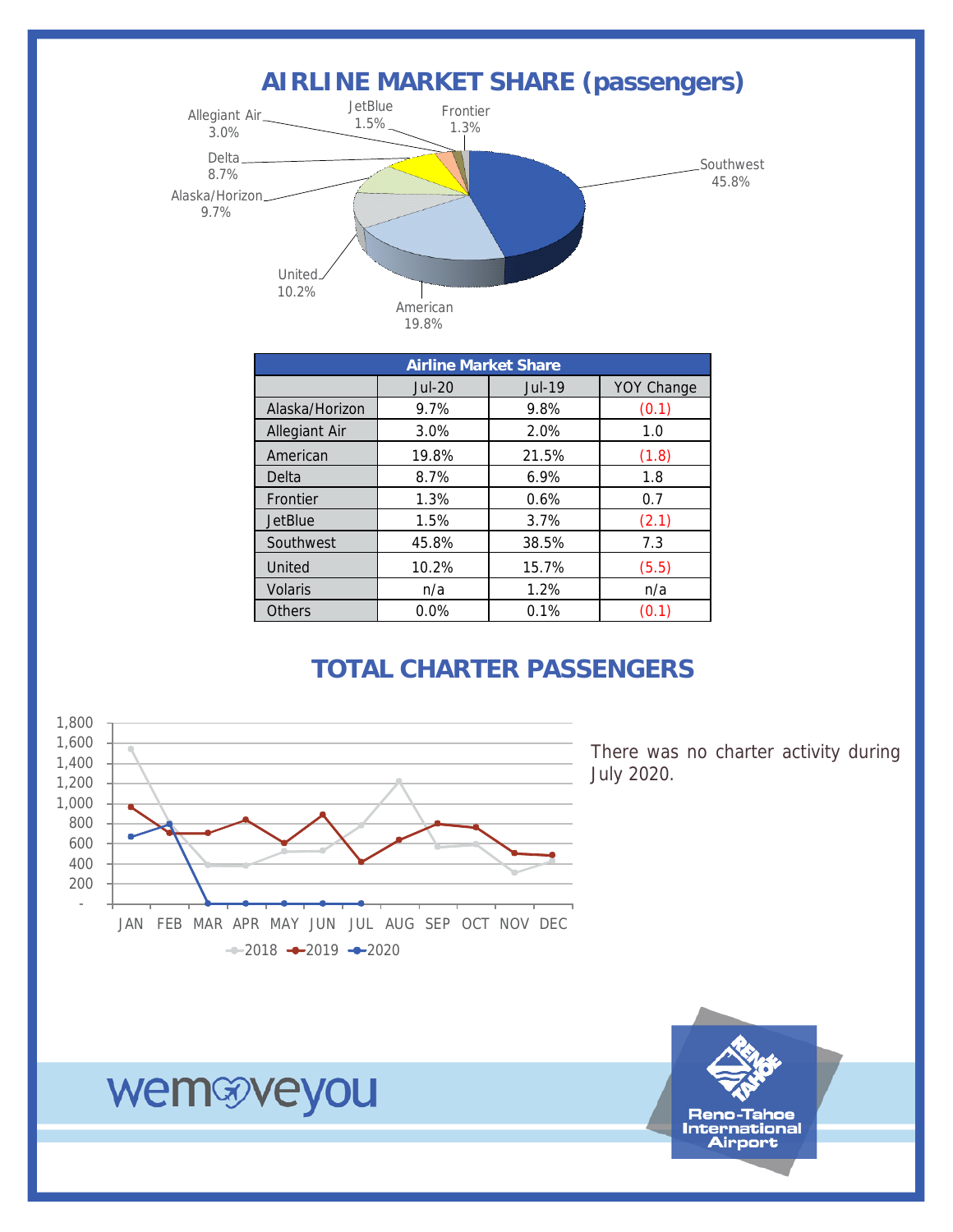## **TOTAL INTERNATIONAL PASSENGERS**



There was no international passenger activity at RNO in July 2020.

## **AVERAGE ENPLANED LOAD FACTOR**



In July 2020, the average enplaned load factor at RNO was 53.4%, a decrease of 27.6 pts. versus July 2019.



The red horizontal line on the left represents the average enplaned load factor at RNO.

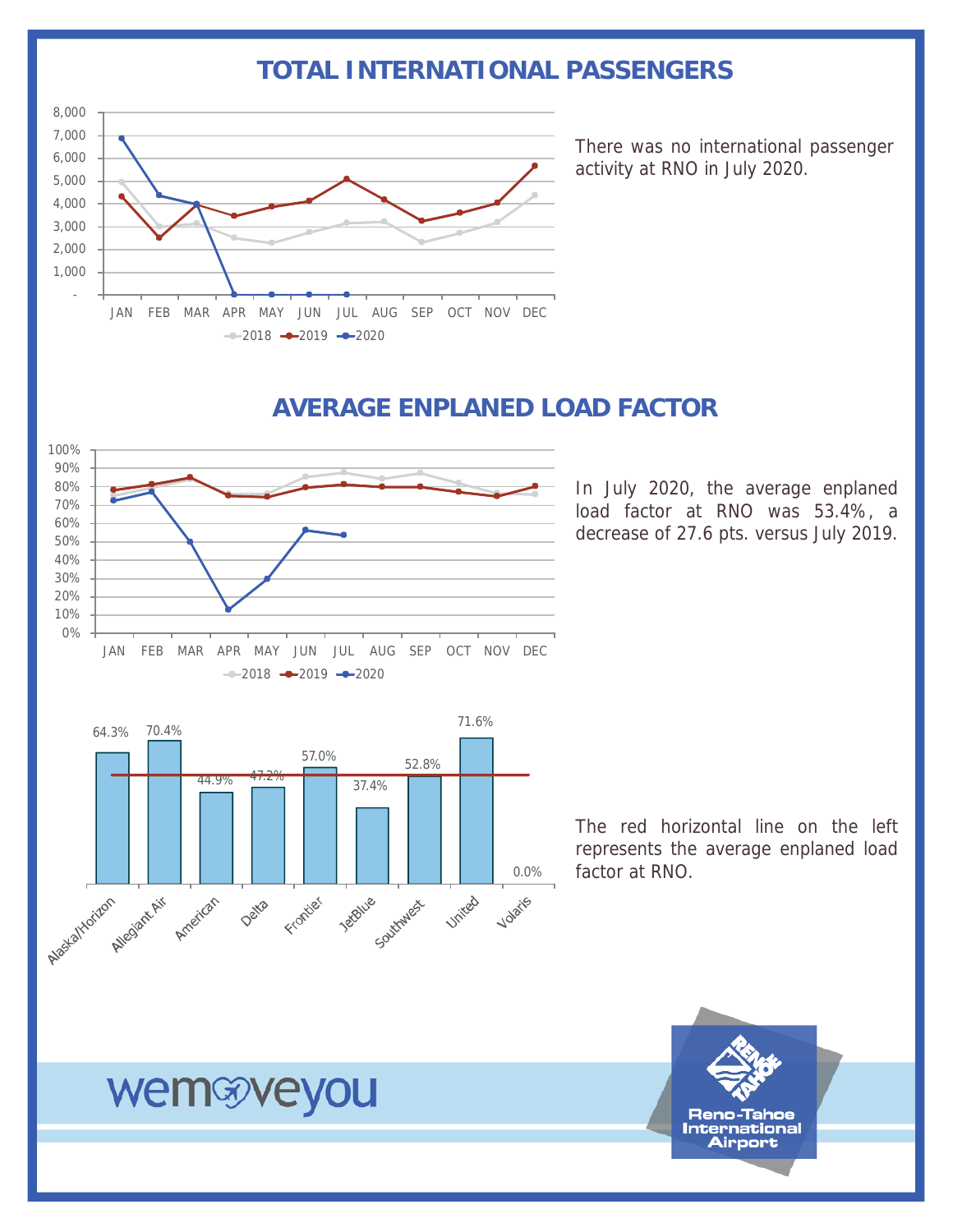### **DEPARTURES**



In July 2020, RNO handled 959 departures on eight commercial airlines, a decrease of 54.5% when compared to July 2019.

### **DEPARTING SEATS**



In July 2020, RNO offered 123,639 departing seats, a decrease of 53.0% when compared to July 2019.

## **TOTAL OPERATIONS**



A total of 6,983 operations were handled at RNO in July 2020, a decrease of 22.0% when compared to July 2019. Total operations include: Air Carrier, Air Taxi, General Aviation and Military operations as reported by the FAA.



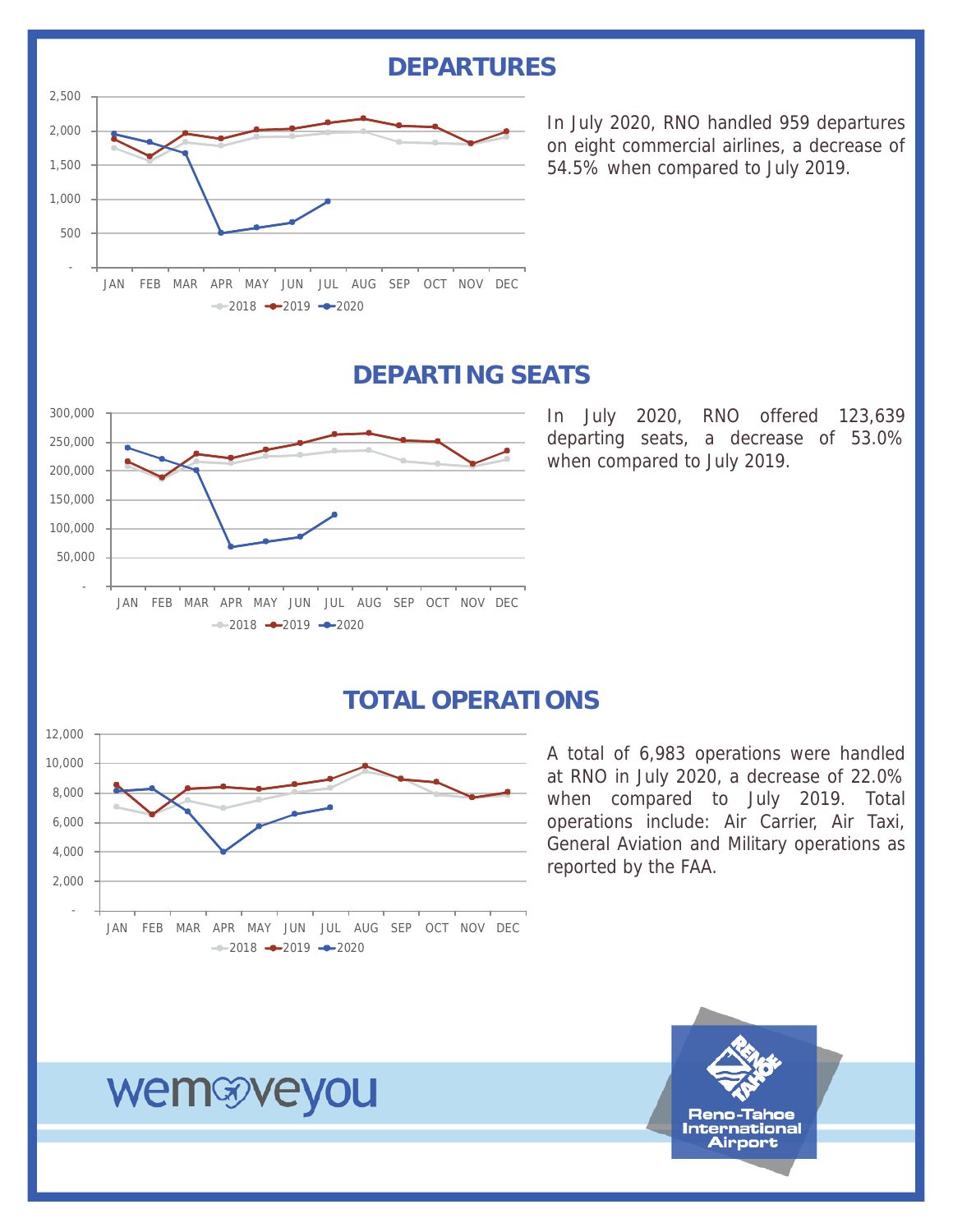## **Flight Schedule**

#### **Alaska Airlines**

- On July 15, 2020, Alaska Airlines increased non-stop flights between RNO and Seattle (SEA) from three times a day to four times a day.
- On August 1, 2020, Alaska Airlines increased non-stop flights between RNO and Portland (PDX) from once a day to twice a day.

#### **Allegiant Air**

Allegiant Air offers non-stop flights between RNO and Las Vegas (LAS) four days a week (Monday, Thursday, Friday, Sunday).

#### **American Airlines**

- On September 9, 2020, American Airlines will increase non-stop flights between RNO and Dallas (DFW) from three times a day to four times a day.
- On July 9, 2020, American Airlines resumed non-stop flights between RNO and Chicago (ORD) as a four days a week service (Monday, Thursday, Friday and Sunday).
- On September 9, 2020, the airline will increase non-stop flight between RNO and Phoenix (PHX) from twice a day to three times a day.
- The airline suspended non-stop flights between RNO and Los Angeles (LAX) due to COVID-19.

#### **Delta Air Lines**

- On August 1, 2020, Delta Air Lines increased non-stop flights between RNO and Salt Lake City (SLC) from three times a day to four times a day.
- The airline suspended non-stop flights to Atlanta (ATL) and Minneapolis (MSP) due to COVID-19.

#### **Frontier Airlines**

- On August 1, 2020, Frontier Airlines resumed non-stop flights between RNO and LAS three times a week (flights fluctuate between Monday, Friday, Saturday and Sunday).
- The non-stop seasonal flight between RNO and Denver (DEN) operate twice a week (Monday and Friday).

#### **JetBlue Airways**

- JetBlue offers non-stop flights between RNO and Long Beach (LGB) twice a week (Thursday and Sunday).
- Starting September 5, 2020, JetBlue will increase the non-stop flights between RNO and New York City (JFK) from once a week to twice a week (Wednesday and Saturday).

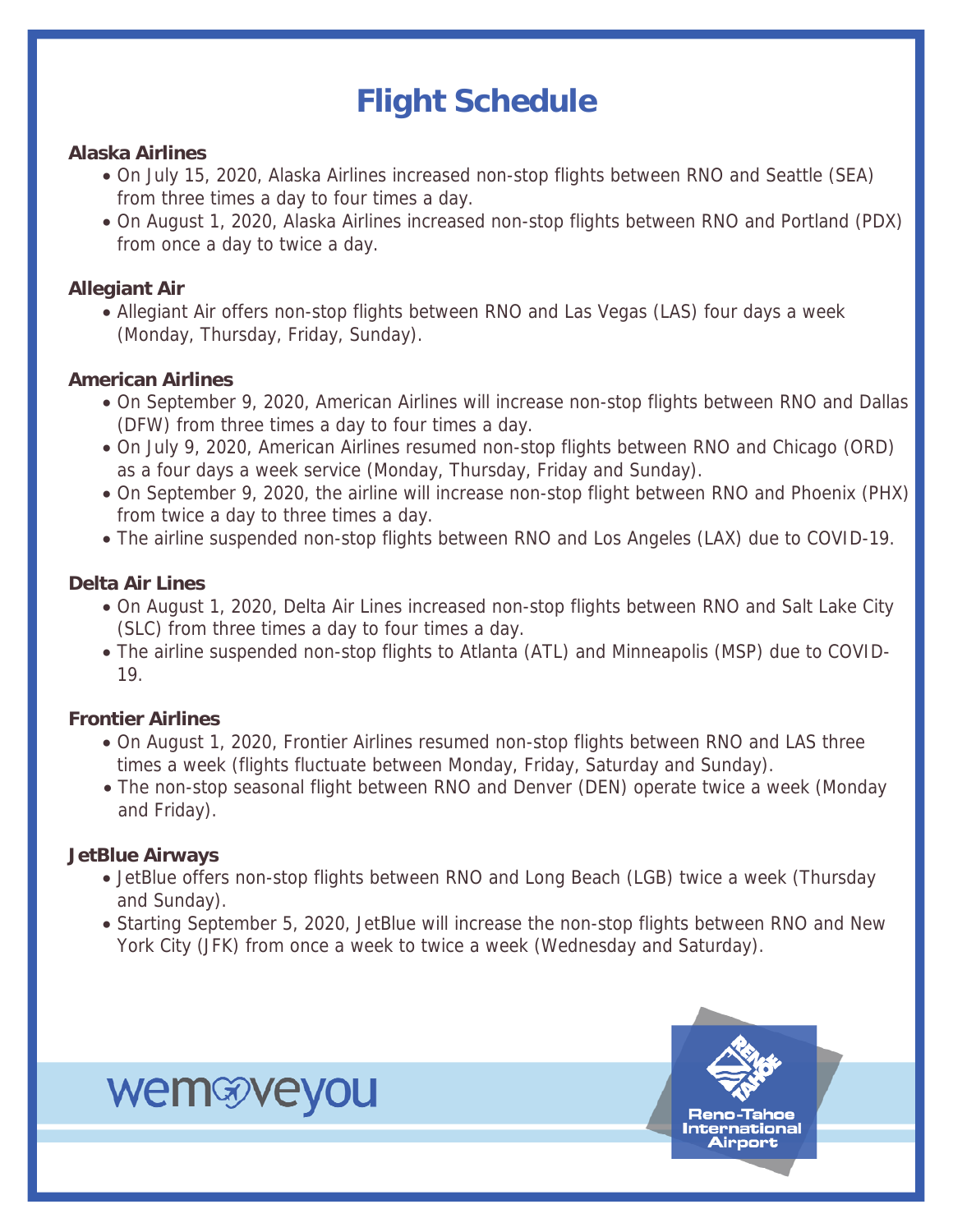## **Flight Schedule**

#### **Southwest Airlines**

- Starting September 6, 2020, Southwest Airlines will decrease non-stop flights between RNO and DEN from four times a day to three times a day.
- Starting September 9, 2020, Southwest Airlines will decrease non-stop flights between RNO and LAS from six times a day to three times a day.
- Starting September 6, 2020, Southwest Airlines will decrease non-stop flights between RNO and PHX from twice a day to once a day.
- On September 6, 2020, Southwest Airline will suspend non-stop flights between RNO and San Diego (SAN) for the month of September.
- Southwest Airlines offers non-stop flights between RNO and LAX once a day.
- Southwest Airlines offers once a day non-stop flights between RNO and Oakland (OAK).
- The airline suspended non-stop flights from RNO to Dallas (DAL), Chicago (MDW), and SJC due to COVID-19.

#### **United Airlines**

wemwyeyou

- On August 4, 2020, United Airlines increased non-stop flights between RNO and DEN from twice a day to three times a day.
- United Airlines offers non-stop flights between RNO and San Francisco (SFO) twice a day.
- On August 4, 2020, United Airlines increased non-stop flights between RNO and LAX from once a day to twice a day.
- The airline suspended non-stop flights from RNO to Houston (IAH) and ORD due to COVID-19.

#### **Volaris**

• In March 2020, Volaris temporarily suspended non-stop flights between RNO and Guadalajara (GDL) due to COVID-19. This flight returned as a twice a week service (Monday and Friday) on August 3, 2020.